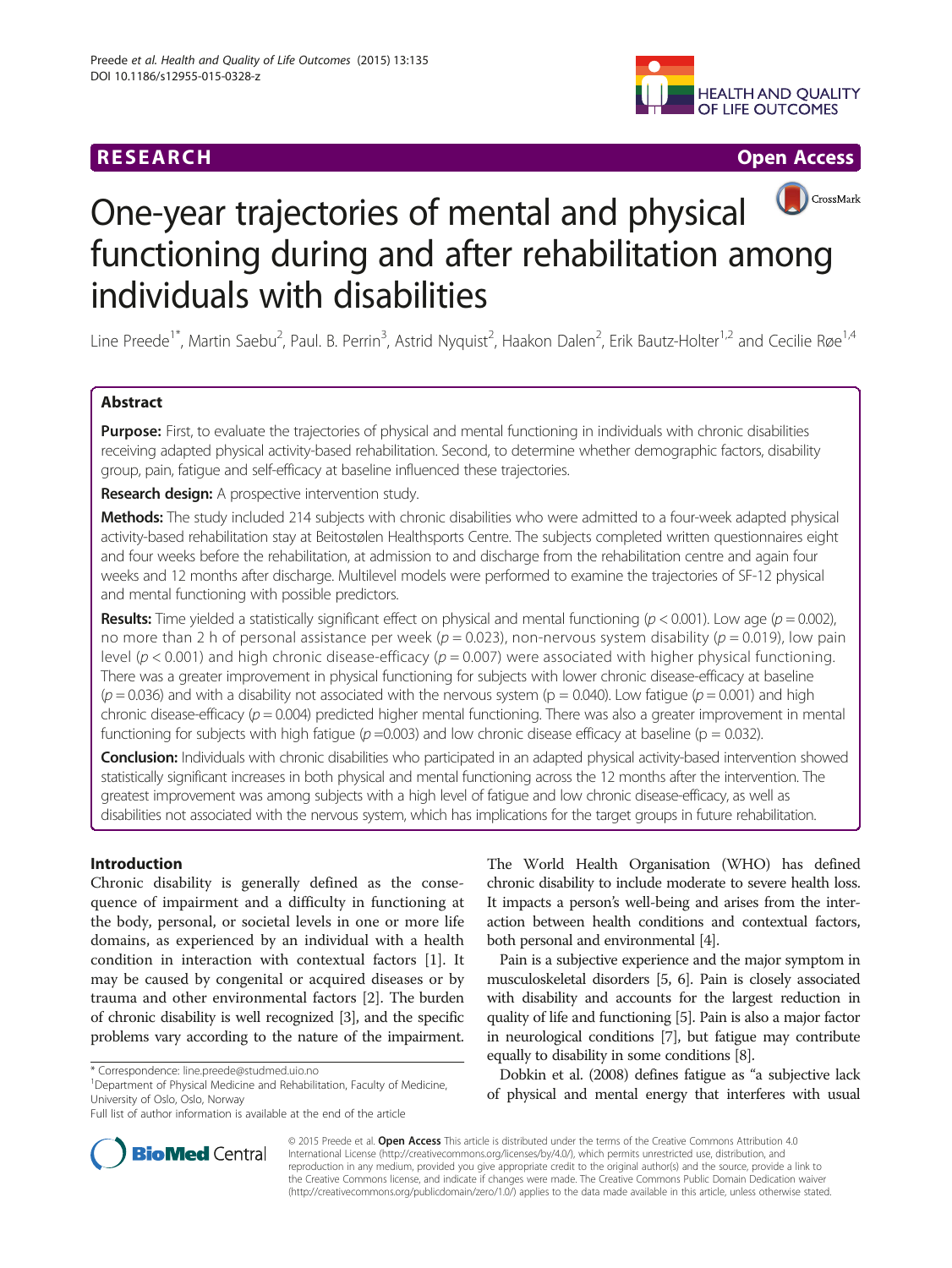<span id="page-1-0"></span>activity" [\[9](#page-10-0)]. It may be caused by the fact that activities of daily life require most of the individual's available capacity [[10](#page-10-0)], which might be quite low because chronic disability is associated with a reduced physical activity level [[11](#page-10-0)]. Reduced capacity and exercise form a vicious circle that, together with mobility problems, may result in restricted activities and reduced participation in both work and leisure activities. Eventually, mental and physical functioning is affected [[12](#page-10-0)].

The need for rehabilitation is stressed [\[13\]](#page-10-0). However, the effects of rehabilitation on people with disabilities in general, and particularly over the long term, are seldom evaluated. As a result, we have little knowledge about changes and maintenance in functioning over time and possible effective measures of rehabilitation.

The term "adapted physical activity" refers to physical activities adapted to the specific needs of each individual with a disability [\[14\]](#page-10-0). Adapted physical activity-based rehabilitations are based on the adaptation of different activities to fit each individual's needs in the rehabilitation setting. These interventions are in general seldom evaluated, but there are some studies showing the effects of physical activity and environmental factors on physical and mental health and functioning [\[15](#page-10-0)–[17\]](#page-10-0).

In a previous study conducted at Beitostølen Healthsports Centre (BHC), both physical and mental functioning improved during a four-week adapted physical activitybased rehabilitation [[18](#page-10-0)]. The study lacked long-term follow up and only assessed the outcome at one time point.

Most of the previous studies on chronic disability and rehabilitation outcomes have only one time point for follow up, usually no more than 3 months after discharge from rehabilitation. This study uses longitudinal trajectories to examine paths of variables and how they change over a specific time period. By looking at the trajectories through multilevel modelling (MLM), predictors of individual path changes can be identified. To the authors' knowledge, none of the previous studies used MLM as recommended for the analysis of longitudinal data [[19](#page-10-0)].

Thus, the main aim of the present work was to evaluate the trajectories of physical and mental functioning over one year in subjects with chronic disabilities who received adapted physical activity-based rehabilitation. Second, we wanted to determine whether demographic factors, type of disability, pain, fatigue and self-efficacy at baseline influenced the trajectories of physical and mental functioning.

# Materials and methods

## Design

The study design was a prospective intervention study.

#### Participants and procedures

Subjects with chronic disabilities as defined by WHO, aged 18 years to 73 years (men and woman) and admitted to a four-week rehabilitation stay at BHC were assessed for eligibility. Subjects consenting to participating in and completing the rehabilitation programme were included. Written invitations with information about the study were sent to the participants. Those who accepted the invitation provided written informed consent. The study was approved by the Regional Medical Committee for Research Ethics in Norway (S-08837c 2008/21144). All subjects were examined by a medical doctor upon admission to the rehabilitation centre and by health professionals according to the subject's specific needs. Physiotherapists, nurses, social workers, and sports rehabilitation specialists comprised the other professions involved. A team was organized for each subject. On the second day, the team and the subject developed a detailed, goal-oriented plan for the rehabilitation.

Between September 2010 and December 2012, data were collected by a written questionnaire administered to the participants eight (baseline) and four weeks before rehabilitation, at admission to and discharge from rehabilitation and again at four weeks and twelve months after discharge (follow-up).

## Rehabilitation programme at BHC

The rehabilitation programme at BHC is based on the vision of adapted physical activity and adapts physical activities to the needs of the individuals [\[14](#page-10-0)].

Goal planning is an essential part of the rehabilitation process to enhance subject autonomy, treatment adherence, and feelings of self-efficacy. It provides a basis for individualized treatments through a structured goal-planning process. The subject is an active participant in the rehabilitation process, and the activity of the rehabilitation team is goal oriented and takes into account the preferences of the subject.

The rehabilitation includes social and cultural activities and extensive use of outdoor natural facilities year round. A

| <b>Table 1</b> Characteristics of the included subjects |  |
|---------------------------------------------------------|--|
|---------------------------------------------------------|--|

| Variables                         |                 | $n = 214$ | %  |
|-----------------------------------|-----------------|-----------|----|
| Age (mean)                        |                 | 51.4      |    |
| Gender                            | Female          | 119       | 56 |
|                                   | Male            | 95        | 44 |
| Living in town/township (>30 000) |                 | 120       | 56 |
| Education (university level)      |                 | 95        | 44 |
| Employed                          |                 | 76        | 36 |
| Personal assistance (>2 h/week)   |                 | 42        | 20 |
| Living alone                      |                 | 74        | 35 |
| Target group                      | Nervous system  | 102       | 48 |
|                                   | Musculoskeletal | 64        | 30 |
|                                   | Others          | 48        | 22 |
|                                   |                 |           |    |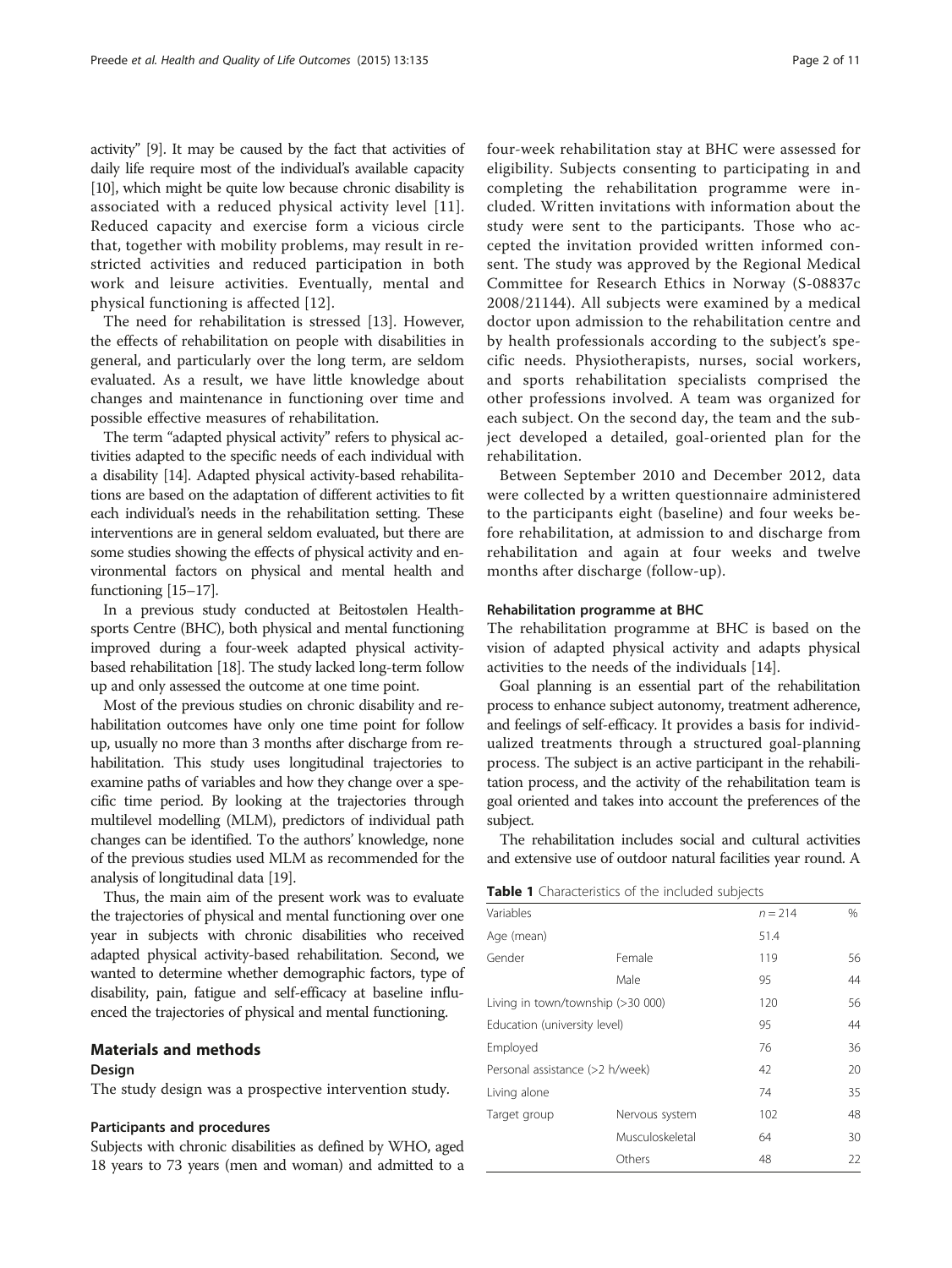<span id="page-2-0"></span>Table 2 A hierarchical linear model with time, demographic factors, self-efficacy, fatigue and pain as predictors of Medical Outcomes Study 12-item Short Form Health Survey Physical Functioning Component Summary

| Predictor variable              | b-weight | <b>SE</b> | df     | t       | $p$ -value | 95 % Confidence Interval |         |
|---------------------------------|----------|-----------|--------|---------|------------|--------------------------|---------|
|                                 |          |           |        |         |            | Lower                    | Upper   |
| Time                            | 0.73     | 0.10      | 986.93 | 7.61    | *** 0.000  | 0.54                     | 0.91    |
| Sex                             | 0.16     | 0.92      | 213.76 | 0.17    | 0.862      | $-1.65$                  | 1.97    |
| Age                             | $-0.11$  | 0.04      | 215.35 | $-3.16$ | $*$ 0.002  | $-0.18$                  | $-0.04$ |
| Employment                      | 2.23     | 0.98      | 213.24 | 2.29    | $*0.023$   | 0.31                     | 4.16    |
| Living alone                    | 0.03     | 0.95      | 214.09 | $-0.26$ | 0.979      | $-1.85$                  | 1.90    |
| Living in town $(>30')$         | 0.66     | 0.95      | 213.31 | 0.69    | 0.489      | $-1.21$                  | 2.52    |
| Education                       | 0.10     | 0.96      | 212.89 | 0.10    | 0.917      | $-1.79$                  | 1.99    |
| Personal assistance (>2 h/week) | $-2.26$  | 1.16      | 215.12 | $-1.95$ | 0.052      | $-4.54$                  | 0.02    |
| Disability                      | 2.17     | 0.92      | 214.16 | 2.35    | $*0.019$   | 0.35                     | 3.98    |
| Exercise-efficacy               | 0.40     | 0.25      | 214.22 | 1.63    | 0.105      | $-0.01$                  | 0.89    |
| Social-efficacy                 | 0.30     | 0.22      | 213.31 | 1.34    | 0.180      | $-0.14$                  | 0.74    |
| Chronic disease-efficacy        | 0.90     | 0.33      | 215.64 | 2.74    | ** 0.007   | 0.25                     | 1.56    |
| Fatigue                         | 0.00     | 0.02      | 213.22 | $-0.01$ | 0.990      | $-0.03$                  | 0.03    |
| Pain                            | $-0.09$  | 0.02      | 214.15 | $-4.35$ | *** 0.000  | $-0.13$                  | $-0.05$ |

Note.  $*_ = p < .05$ ;  $** = p < .01$ ;  $** = p < .001$ 

wide range of services is offered, including adaptation of the environment, technical aids, and individual instruction. The programme is intensive, with 2 to 5 h of physical activity a day, six days a week.

Most of the activities are arranged in groups. The group setting is considered important, encouraging participants to work together, give feedback to each other and exchange activity experiences. During their stay, the participants' schedules are regularly assessed and adjusted when necessary. The range of activities

that the rehabilitation centre offers includes swimming, cross-country skiing, alpine skiing, horsebackriding, aerobics, kayaking and other activities, which allows each individual to determine the activities best suited to him or her.

#### Assessments

Demographic data, including age, gender, education, residence, employment, and need for personal assistance, were recorded during an interview with the medical



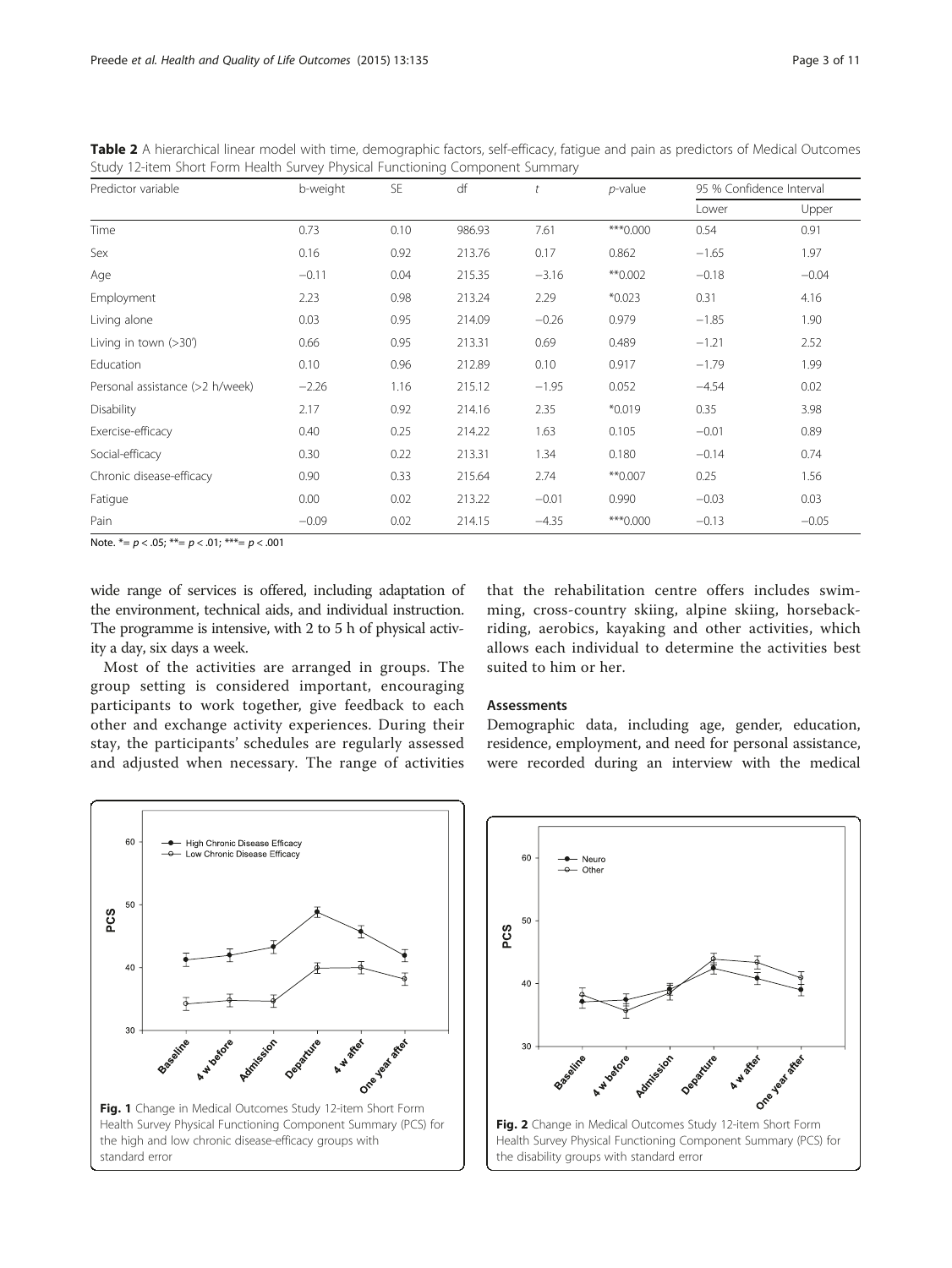<span id="page-3-0"></span>

| Table 3 A hierarchical linear model with statistically significant predictors from Table 2 and their interactions with time as predictors |  |  |  |
|-------------------------------------------------------------------------------------------------------------------------------------------|--|--|--|
| of Medical Outcomes Study 12-item Short Form Health Survey Physical Functioning Component Summary                                         |  |  |  |

| Predictor variable             | b-weight | SE   | df     |         | $p$ -value | 95 % Confidence Interval |         |
|--------------------------------|----------|------|--------|---------|------------|--------------------------|---------|
|                                |          |      |        |         |            | Lower                    | Upper   |
| Time                           | 0.67     | 0.15 | 987.89 | 4.40    | ***0.000   | 0.37                     | 0.97    |
| Age                            | $-0.11$  | 0.04 | 339.34 | $-2.90$ | $*$ 0.004  | $-0.19$                  | $-0.04$ |
| Employment                     | 3.67     | 1.07 | 335.55 | 3.43    | $*$ 0.001  | 1.57                     | 5.78    |
| Disability                     | 1.05     | 1.03 | 338.45 | 1.01    | 0.313      | $-0.99$                  | 3.08    |
| Chronic disease-efficacy       | 1.60     | 0.30 | 339.74 | 5.36    | ***0.000   | 1.01                     | 2.18    |
| Pain                           | $-0.10$  | 0.02 | 339.80 | $-4.89$ | ***0.000   | $-0.14$                  | $-0.06$ |
| Time *Age                      | 0.00     | 0.01 | 989.90 | .12     | 0.906      | $-0.01$                  | 0.02    |
| Time *Employment               | $-0.38$  | 0.20 | 985.69 | $-1.91$ | 0.056      | $-0.77$                  | 0.01    |
| Time *Disability               | 0.40     | 0.19 | 987.44 | 2.06    | $*0.040$   | 0.02                     | 0.78    |
| Time *Chronic disease-efficacy | $-0.12$  | 0.06 | 989.67 | $-2.10$ | $*0.036$   | $-0.23$                  | $-0.01$ |
| Time *Pain                     | 0.01     | 0.00 | 990.81 | 1.61    | 0.107      | $-0.00$                  | 0.01    |

Note.  $* = p < .05; ** = p < .01; ** = p < .001$ 

doctor on admission to the rehabilitation centre. Diagnoses were obtained from the referral letter for the rehabilitation stay and were validated by the doctor at admission. The main reasons for disability were grouped according to disorders of the nervous system, disorders of the musculoskeletal system and other disorders.

Perceived physical and mental functioning were measured by the Medical Outcomes Study 12-item Short Form Health Survey (SF-12, licence number QM 027126) [[20](#page-10-0), [21\]](#page-10-0). The SF-12 consists of 12 items and yields a Physical Component Summary and Mental Component Summary, which are intended to reflect perceived physical and mental functioning, respectively. The SF-12 has been shown to capture approximately 90 % of the variance in the SF-36 and to reflect the same 8 dimensions [\[20, 21\]](#page-10-0). The SF-12 is far less time consuming than the SF-36. It was regarded by the subjects as easier to complete and was chosen to increase the response rate after discharge. The answers were given on a Likert-type scale with 3 or 5 scoring levels for the different items. The Physical and Mental Component Summary (PCS and MCS) norm-based scores for the SF-12 were calculated using the reversed scores of questions 1, 8, 9 and 10 [[22](#page-10-0)]. Mean PCS and MCS for a Norwegian reference population were used for comparison

of the study population's mean scores. The reference scores are 50.3 (SD 8.8) for PCS and 50.6 (SD 9.9) for MCS [\[20\]](#page-10-0).

The Norwegian versions of three separate scales were used to capture the different elements of self-efficacy. Efficacy for managing chronic disease (Chronic diseaseefficacy) was measured by the Self-Efficacy for Managing Chronic Disease 6-Item Scale [[23\]](#page-10-0). A sample item is as follows: "How confident are you that you can keep the fatigue caused by your disease from interfering with the things you want to do?" Responses were given on a 10-point Likert-type scale ranging from *not at all* confident (1) to totally confident (10). The scale has been shown to be valid in a sample with 489 subjects with chronic disease and has demonstrated high internal consistency (0.91).

Efficacy for exercise regularly (Exercise-efficacy) was measured by the Exercise Regularly Scale (3-item scale) in the Stanford Chronic Disease Self-Efficacy Scales [\[24](#page-10-0)]. A sample item is, "How confident are you that you can do aerobic exercise such as walking, swimming, or bicycling three to four times each week?" Responses were given on a 10-point Likert-type scale ranging from not at all confident (1) to totally confident (10). The scale has shown good validity in a sample with 478 subjects

Table 4 Change in Medical Outcomes Study 12-item Short Form Health Survey Physical Functioning Component Summary for subjects with low chronic disease-efficacy

|                                    | Mean change |      | <i>p</i> -value | 95 % Confidence Interval |         |
|------------------------------------|-------------|------|-----------------|--------------------------|---------|
|                                    |             |      |                 | Lower                    | Upper   |
| Baseline – Departure ( $n = 102$ ) | 5.31        | 7.60 | $0.000$ ***     | 3.82                     | 6.81    |
| Departure – 12 months ( $n = 86$ ) | $-2.37$     | 6.85 | $0.002**$       | $-3.84$                  | $-0.91$ |
| Baseline – 12 months ( $n = 91$ )  | 3.16        | 7.40 | $0.000$ ***     | 1.62                     | 4.70    |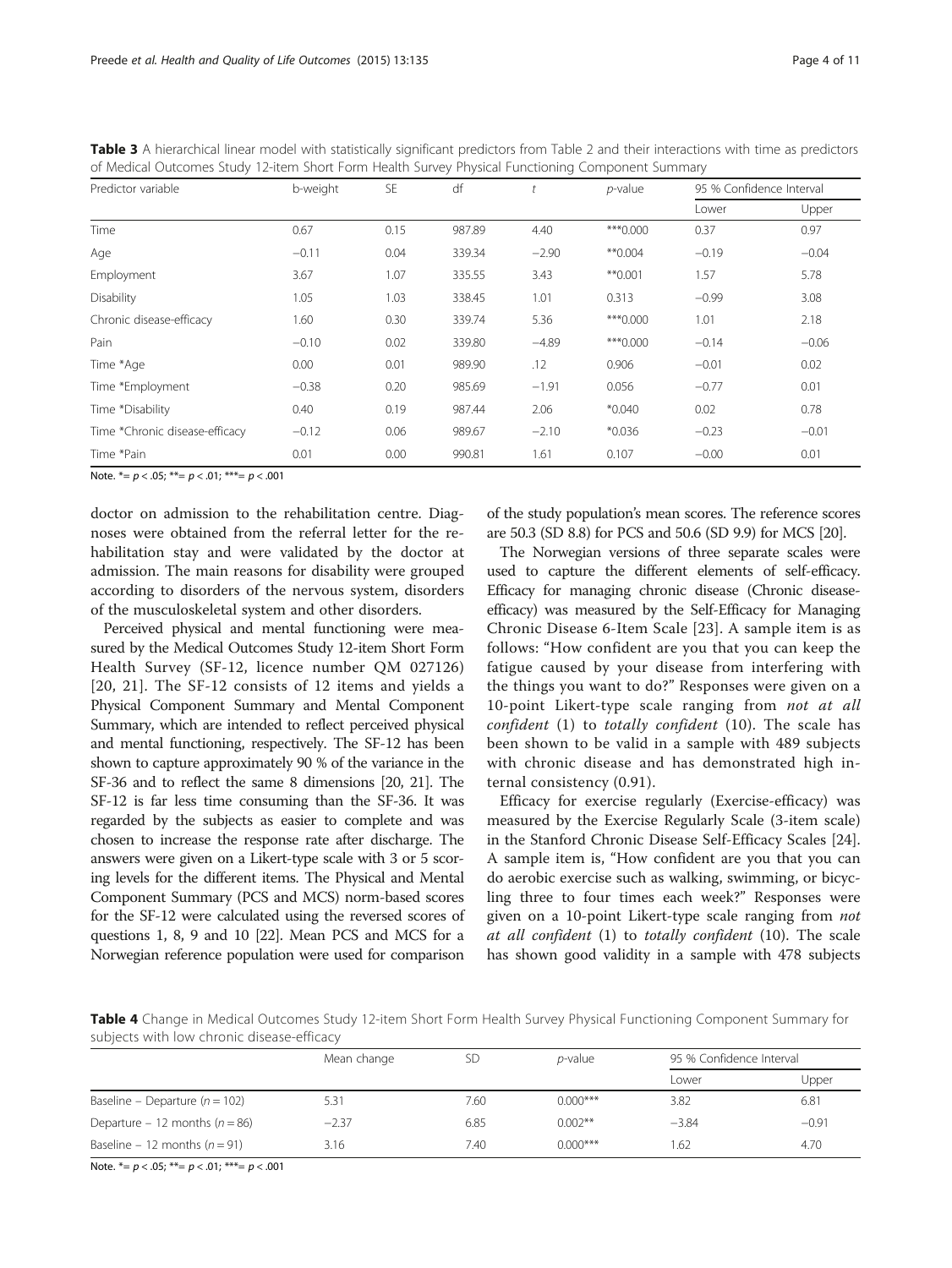|                                    | Mean change |      | <i>p</i> -value | 95 % Confidence Interval |         |
|------------------------------------|-------------|------|-----------------|--------------------------|---------|
|                                    |             |      |                 | Lower                    | Upper   |
| Baseline – Departure ( $n = 102$ ) | 5.31        | 8.53 | $0.000***$      | 3.63                     | 6.98    |
| Departure - 12 months ( $n = 91$ ) | $-4.90$     | 7.91 | $0.000***$      | $-6.54$                  | $-3.25$ |
| Baseline – 12 months ( $n = 94$ )  | 0.63        | 8.66 | 0.484           | $-1.15$                  | 2.40    |

<span id="page-4-0"></span>Table 5 Change in Medical Outcomes Study 12-item Short Form Health Survey Physical Functioning Component Summary for subjects with high chronic disease-efficacy

Note.  $*_= p < .05$ ;  $**= p < .01$ ;  $**= p < .001$ 

with chronic disease (the internal consistency was 0.83, and the test-retest reliability was 0.86).

Efficacy for social/recreational activities (Social-efficacy) was measured by the Social/Recreational Activities scale (2-item scale) in the Stanford Chronic Disease Self-Efficacy Scales [\[24\]](#page-10-0). A sample item is, "How confident are you that you can continue to do your hobbies and recreation?" Responses were given on a 10-point Likert-type scale ranging from not at all confident (1) to totally confident (10). The scale has shown to be valid in a sample with 478 subjects with chronic disease (the internal consistency was 0.84, and the test-retest reliability was 0.84).

Pain and fatigue were measured by visual analogue scales (VAS) 100 mm long on a scale of 0–100 ("no pain" to "intolerable pain" and, for fatigue, "not a problem" to "a very big problem") [\[25, 26\]](#page-10-0).

#### Statistical methods

T-test and chi-square statistics were applied to compare the subjects dropping out with those completing the study. Multi-level models (MLMs) were performed to examine whether linear trajectories of the SF-12 physical and mental scores over one year could be predicted by time, sex, age, type of disability, education, employment, personal assistance, pain, fatigue, and self-efficacy. These variables were all entered simultaneously as fixed effects into the models. For the purpose of the analysis, the disability categories were merged into two groups (those with nervous system disabilities and those with other disabilities). The respective mean was subtracted from all variables for the purpose of centring them before being entered into the MLM. SF-12 scores at each of the six time points (baseline, four weeks before admission, at admission to and discharge from rehabilitation, four

weeks after discharge, and 12 months after discharge) were entered as the dependent variables in each model. A second set of two MLMs was then run to examine whether any of the statistically significant fixed effects in the first two models interacted significantly with time in the prediction of participants' physical and mental functioning trajectories, which would indicate that these trajectories changed differentially over time as a function of one of the predictors.

Predictors with significant interactions with time were dichotomized around their mean level (high/low), and paired sample t-tests were also conducted to evaluate changes from baseline to the 12-month follow up for subjects with high and low levels of the predictor. All data were analysed using SPSS, version 21. A significance level of 0.05 was adopted.

# Results

## Participants

From the subjects admitted to rehabilitation, 321 were assessed for eligibility and 304 were eligible after exclusion. The exclusion criteria were insufficient knowledge of Norwegian to fill out the questionnaires and severe cognitive disorders. Of the eligible subjects, 246 subjects consented to participation and 32 dropped out before or during the intervention, which resulted in 214 subjects who completed rehabilitation and were included in the study. The gender (56 % females) and age (47 years) of the 32 subjects who dropped out did not differ significantly from the subjects included in the data analysis (Chi square = 0.000, $p = 0.985$  and  $F = 2.948$ ,  $p = 0.087$ , respectively). There were no significant differences in the distribution of disability groups between the 32 subjects who dropped out (50 % nervous system, 31 % musculoskeletal

Table 6 Change in Medical Outcomes Study 12-item Short Form Health Survey Physical Functioning Component Summary for subjects with disability not associated with the nervous system

|                                    | Mean change | <b>SD</b> | $p$ -value | 95 % Confidence Interval |         |
|------------------------------------|-------------|-----------|------------|--------------------------|---------|
|                                    |             |           |            | Lower                    | Upper   |
| Baseline – Departure ( $n = 109$ ) | 5.12        | 8.57      | $0.000***$ | 3.50                     | 6.75    |
| Departure – 12 months ( $n = 91$ ) | $-3.22$     | 7.93      | $0.000***$ | $-4.87$                  | $-1.57$ |
| Baseline – 12 months ( $n = 94$ )  | 2.47        | 8.50      | $0.006**$  | 0.73                     | 4.21    |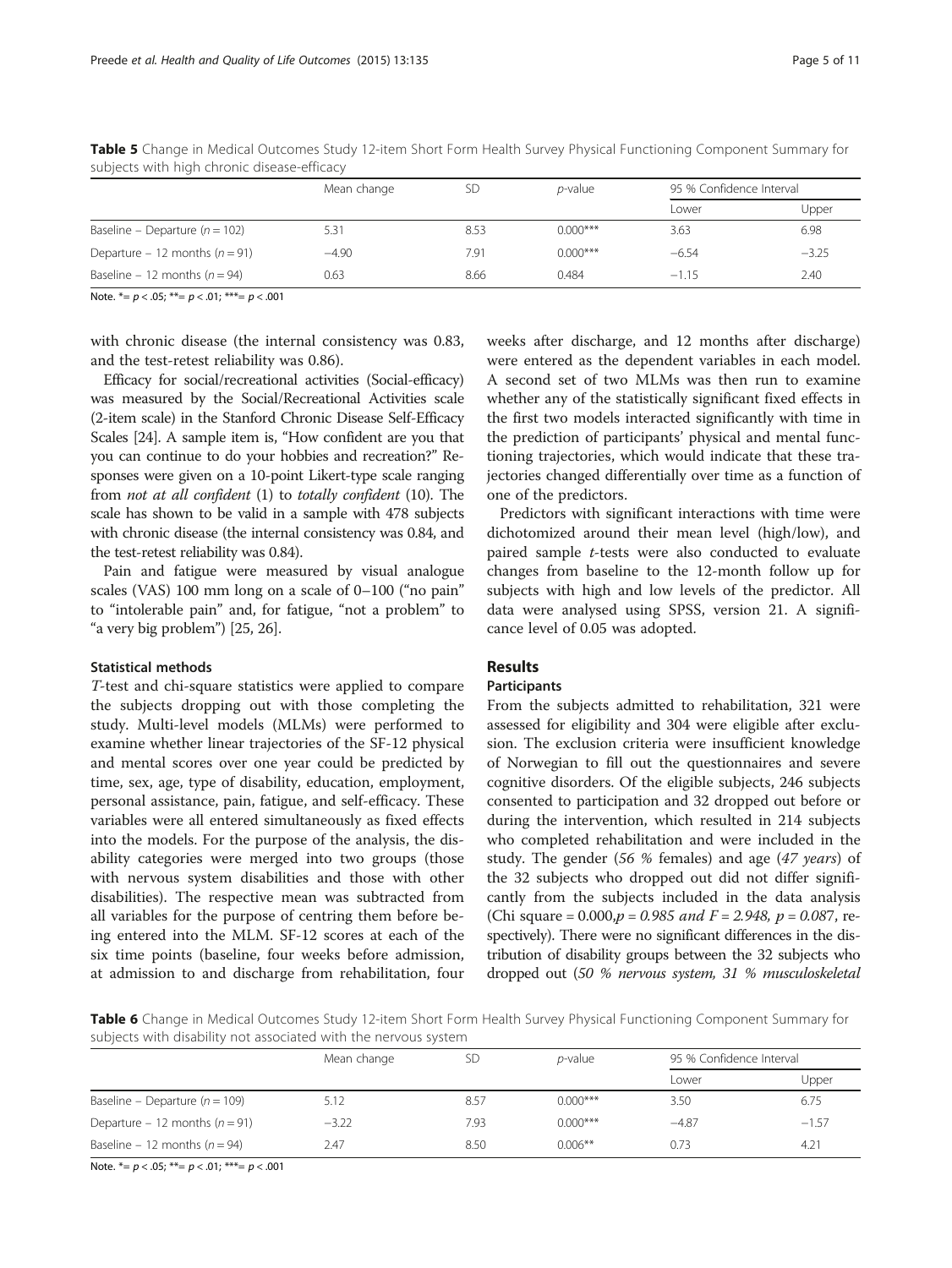|                                    | Mean change |      | <i>p</i> -value | 95 % Confidence Interval |         |
|------------------------------------|-------------|------|-----------------|--------------------------|---------|
|                                    |             |      |                 | Lower                    | Upper   |
| Baseline – Departure ( $n = 95$ )  | 5.53        | 7.47 | $0.000***$      | 4.01                     | 7.05    |
| Departure - 12 months ( $n = 86$ ) | $-4.15$     | 7.02 | $0.000***$      | $-5.66$                  | $-2.65$ |
| Baseline – 12 months ( $n = 91$ )  | .26         | 7.76 | 0.126           | $-0.36$                  | 2.87    |

<span id="page-5-0"></span>Table 7 Change in Medical Outcomes Study 12-item Short Form Health Survey Physical Functioning Component Summary for subjects with disability associated with the nervous system

Note.  $*_= p < .05$ ;  $**= p < .01$ ;  $**= p < .001$ 

and 19 % others) and the 214 subjects who completed the programme (see Table [1](#page-1-0)) (chi square =0.384,  $p = 0.944$ ). Reported musculoskeletal problems included rheumatic diseases as the most frequent diagnostic entities. Neurological problems included cerebral palsy, multiple sclerosis and inherited motor neuron disorders as the most frequent diagnostic entities. Cerebrovascular diseases, spinal cord injuries and visual impairments were the other reported reasons for disability. The median duration of disease that caused disability was 18.1 years.

Of the included subjects, 61 did not complete one or more of the 6 questionnaires. They were still included in the MLM, which is robust to missing data. Table [1](#page-1-0) shows the characteristics of the included subjects ( $n = 209$ ).

#### Trajectory of physical functioning

The physical functioning at baseline was rather low, with a mean PCS score of 37.38 (SD 9.60). The MLM showed that physical functioning improved across the six time points  $(p < 0.001)$  (Table [2](#page-2-0)), with the main improvement being between admission to and discharge from

rehabilitation (Figs. [1](#page-2-0) and [2](#page-2-0)). The mean PCS at discharge was 42.48 (SD 8.16), and at the 12-month follow up, the mean was 39.33 (SD 9.16).

A younger age, employment and disability not associated with the nervous system predicted better physical functioning over time ( $p = 0.002$ ,  $p = 0.023$  and  $p = 0.019$ , respectively). Furthermore, subjects with higher chronic disease-efficacy ( $p = 0.007$ ) as well as lower levels of pain  $(p < 0.001)$  also had better physical functioning (Table [2](#page-2-0)).

There was a statistically significant interaction between disability and time  $(p = 0.040)$  and between chronic disease-efficacy and time ( $p = 0.036$ ). The improvement in physical functioning during and after rehabilitation was greater in subjects with a disability not associated with the nervous system and with lower chronic diseaseefficacy at baseline (Table [3\)](#page-3-0). After dichotomizing into low and high chronic disease-efficacy around the mean of 6.55, the two groups had the same improvement in physical functioning from baseline to discharge, but the subjects with higher self-efficacy had a greater decline from discharge to the 12-month follow up (Fig. [1\)](#page-2-0). At

Table 8 A hierarchical linear model with time, demographic factors, self-efficacy, fatigue and pain as predictors of Medical Outcomes Study 12-item Short Form Health Survey Mental Functioning Component Summary

| Predictor Variable              | b-weight | SE   | df     |         | $p$ -value | 95 % Confidence Interval |         |
|---------------------------------|----------|------|--------|---------|------------|--------------------------|---------|
|                                 |          |      |        |         |            | Lower                    | Upper   |
| Time                            | 0.85     | 0.11 | 986.06 | 7.39    | ***0.000   | 0.62                     | 1.07    |
| Sex                             | $-1.50$  | 1.00 | 211.55 | $-1.50$ | 0.135      | $-3.46$                  | 0.47    |
| Age                             | 0.02     | 0.04 | 213.42 | 0.43    | 0.671      | $-0.06$                  | 0.09    |
| Employment                      | $-0.39$  | 1.06 | 210.95 | $-0.37$ | 0.714      | $-2.49$                  | 1.71    |
| Living alone                    | $-1.17$  | 1.03 | 211.95 | $-1.14$ | 0.257      | $-3.21$                  | 0.86    |
| Living in town $(>30')$         | 0.79     | 1.03 | 211.04 | 0.77    | 0.443      | $-1.24$                  | 2.82    |
| Education                       | 0.45     | 1.04 | 210.54 | 0.43    | 0.667      | $-1.61$                  | 2.51    |
| Personal assistance (>2 h/week) | 1.91     | 1.26 | 213.15 | 1.52    | 0.131      | $-0.57$                  | 4.40    |
| Disability                      | $-0.73$  | 1.00 | 212.04 | $-0.73$ | 0.465      | $-2.71$                  | 1.24    |
| Exercise-efficacy               | 0.41     | 0.27 | 212.12 | 1.52    | 0.129      | $-0.12$                  | 0.95    |
| Social-efficacy                 | $-0.11$  | 0.24 | 211.04 | $-0.44$ | 0.663      | $-0.59$                  | 0.37    |
| Chronic disease-efficacy        | 1.05     | 0.36 | 213.76 | 2.93    | $*$ 0.004  | 0.34                     | 1.76    |
| Fatigue                         | $-0.06$  | 0.02 | 210.94 | $-3.22$ | $*$ 0.001  | $-0.09$                  | $-0.02$ |
| Pain                            | $-0.04$  | 0.02 | 212.04 | $-1.78$ | 0.077      | $-0.08$                  | 0.00    |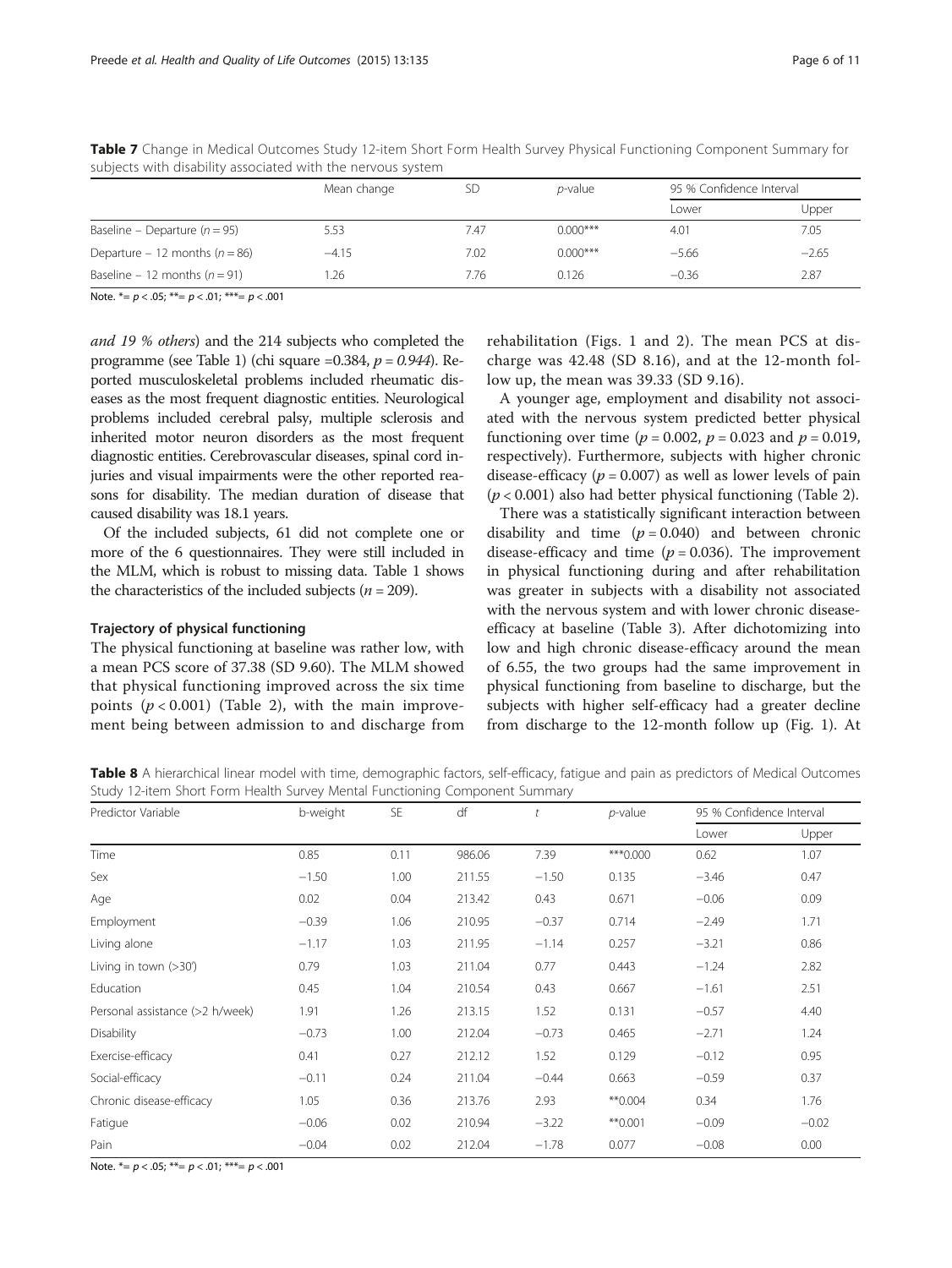the 12-month follow up, physical functioning significantly improved compared to baseline, with a mean of 3.16 (SD 7.40) in the low chronic disease-efficacy group  $(p < 0.001)$  (Table [4\)](#page-3-0). Subjects with high chronic diseaseefficacy at baseline showed no statistically significant improvement in physical functioning at the 12-month follow up (mean change 0.63, SD 8.66,  $p = 0.484$ ) (Table [5\)](#page-4-0). Paired comparisons of subjects with or without disabilities associated with the nervous system also showed a significant improvement in both groups from baseline to discharge, but subjects with disabilities not associated with the nervous system did not show as great a decrease as those with a nervous system-associated disability (Fig. [2](#page-2-0)). At the 12-month follow up, physical functioning significantly improved compared to baseline with a mean of 2.47 (SD 8.50) in the group with disabilities not associated with the nervous system ( $p < 0.006$ ) (Table [6\)](#page-4-0). Subjects with nervous system disabilities showed no statistically significant improvement in physical functioning at the 12-month follow up (mean change 1.26, SD 7.76,  $p = 0.126$ ) (Table [7\)](#page-5-0).

#### Trajectory of mental functioning

Subjects' baseline values of mental functioning showed a mean MCS score of 49.52 (SD 10.28). The MLM showed that mental functioning improved across the six time points ( $p < 0.001$ ) (Table [8](#page-5-0)), with the main improvement being between admission to and discharge from rehabilitation (Figs. 3 and 4). The mean MCS at discharge was 56.35 (SD 8.25). At the 12-month follow up, the mean was 52.40 (SD 10.00).

Subjects with higher chronic disease-efficacy  $(p = 0.004)$ and lower fatigue ( $p = 0.001$ ) had better mental functioning over time (Table [8](#page-5-0)).

There was a statistically significant relationship between time and chronic disease efficacy  $(p = 0.032)$  and between time and fatigue ( $p = 0.003$ ). The improvement in mental functioning during and after rehabilitation was greater in subjects with low levels of chronic disease-efficacy and high levels of fatigue (Table [9](#page-7-0)). Data were dichotomized into high and low chronic disease-efficacy and fatigue around the means of 6.55 and 49.37, respectively. The group of subjects with high levels of fatigue improved their mental functioning more from baseline to discharge compared to the low-level group, but the decline after discharge was also greater (Fig. 3). Despite the decline, subjects with high levels of fatigue had a significant improvement in mental functioning from baseline to the 12-month follow up (mean difference 3.65, SD 8.46,  $p < 0.001$ ) (Table [10\)](#page-7-0). Subjects with low levels of fatigue had no statistically significant change in mental functioning during the same time period (mean difference 1.29, SD 9.71,  $p = 0.212$ ) (Table [11](#page-8-0)). Subjects with low chronic disease-efficacy at baseline also improved more in mental functioning from baseline to discharge from rehabilitation (Fig. 4). Although



they had a slightly greater decline after discharge than the high chronic disease-efficacy group, subjects with low chronic disease-efficacy had a significant improvement in mental functioning from baseline to the 12-month follow up (mean difference 3.65, SD 9.86,  $p = 0.001$ ) (Table [12](#page-8-0)). Subjects with high chronic disease-efficacy at baseline showed no statistically significant improvement in mental functioning at the 12-month follow up (mean difference 1.39, SD 8.30,  $p = 0.108$ ) (Table [13\)](#page-9-0).

#### **Discussion**

The results show that both mental and physical functioning improved during rehabilitation and that improvement

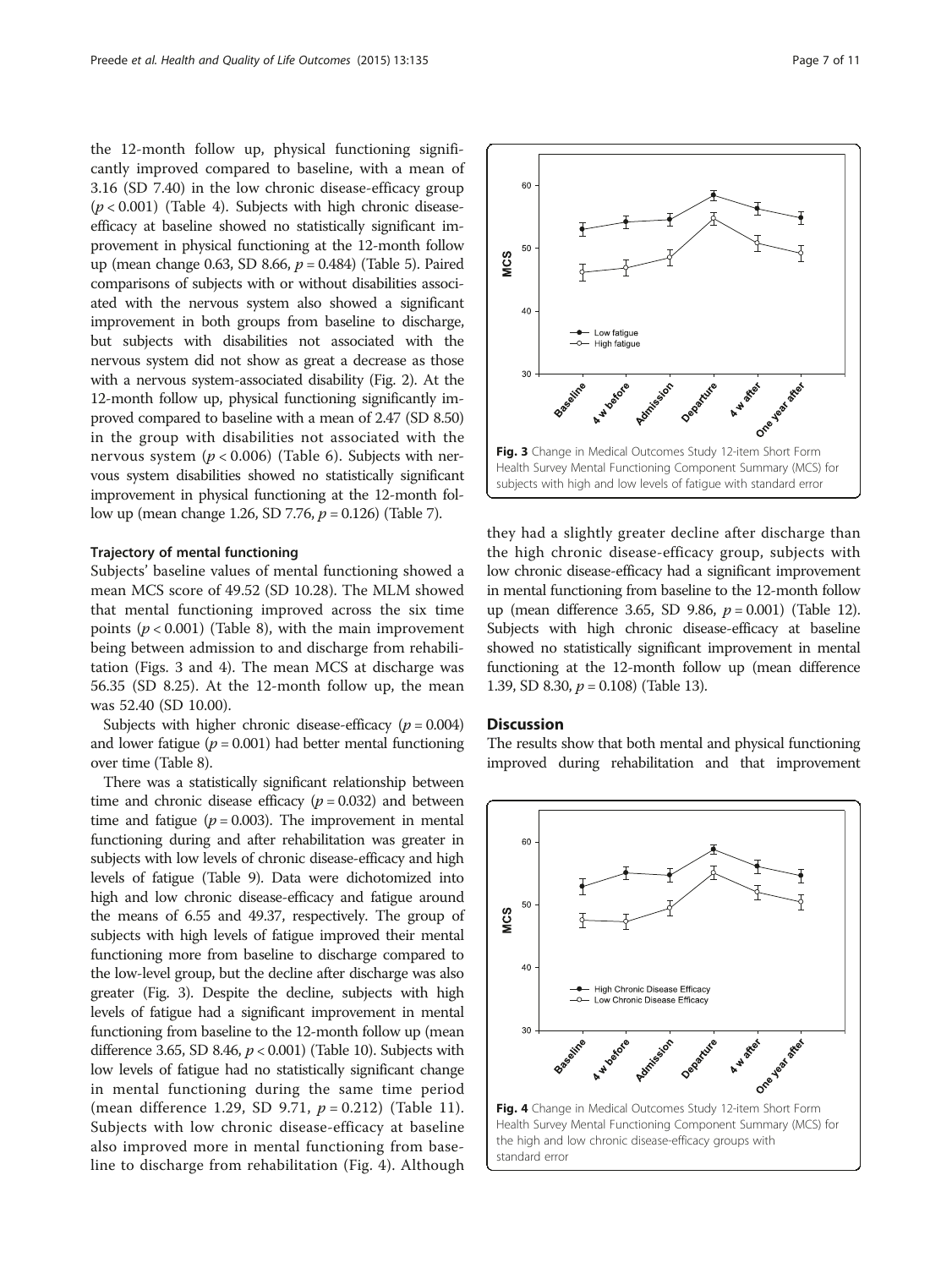<span id="page-7-0"></span>

| Table 9 A hierarchical linear model with statistically significant predictors from Table 6 and their interactions with time as predictors |  |  |  |
|-------------------------------------------------------------------------------------------------------------------------------------------|--|--|--|
| of Medical Outcomes Study 12-item Short Form Health Survey Mental Functioning Component Summary                                           |  |  |  |

| Predictor variable              | b-weight | <b>SE</b> | df     |         | <i>p</i> -value | 95 % Confidence Interval |         |
|---------------------------------|----------|-----------|--------|---------|-----------------|--------------------------|---------|
|                                 |          |           |        |         |                 | Lower                    | Upper   |
| Time                            | 0.88     | 0.11      | 985.97 | 7.73    | ***0.000        | 0.66                     | 1.10    |
| Chronic disease-efficacy        | 1.65     | 0.33      | 358.49 | 4.99    | ***0.000        | 1.00                     | 2.30    |
| Fatigue                         | $-0.10$  | 0.02      | 357.72 | $-5.09$ | ***0.000        | $-0.14$                  | $-0.06$ |
| Time * Chronic disease-efficacy | $-0.14$  | 0.07      | 987.18 | $-2.15$ | $*0.032$        | $-0.27$                  | $-0.01$ |
| Time * Fatique                  | 0.01     | 0.00      | 985.18 | 3.00    | $*$ 0.003       | 0.00                     | 0.02    |

Note.  $* = p < .05; ** = p < .01;*** = p < .001$ 

remained statistically significant at the 12-month follow up compared to baseline. This supports previous studies indicating an association between rehabilitation and improvement in mental and physical functioning up to three months after rehabilitation [[18](#page-10-0), [27](#page-10-0)] and provides new knowledge about the longer-term effects of rehabilitation.

Physical functioning for this sample was low compared to a Norwegian reference population [\[20\]](#page-10-0). Previous studies have also found a significant reduction in physical functioning in populations with chronic diseases [\[12, 28](#page-10-0)]. Although the sample had a significant improvement in physical functioning from baseline to discharge, physical functioning was still 15 % below the reference population, which is expected considering the nature of the disability in subjects referred to rehabilitation at BHC.

The mental functioning was almost in line with the Norwegian reference population [[20](#page-10-0)]. This is similar to what has been shown in previous research [\[29](#page-10-0), [30](#page-10-0)]. During the intervention, mental functioning rose to a higher level than the reference population. BHC may be a perfect setting to improve mental functioning for subjects with disabilities, as it is an environment away from everyday life struggles, brings together people who have similar disabilities and health problems, and is guided by well-trained instructors and health workers.

Mental and physical functioning started to improve even before admission to the rehabilitation programme. This might be because of expectations that come from the subjects looking forward to the programme or because they engaged in more exercise to start to improve

their functioning before the intervention started. However, the effects of expectations are mainly studied regarding outcome of treatment [\[31](#page-10-0)].

In the present study, the improvement in mental and physical functioning from baseline to discharge was more than twice the reported detectable changes of 3 for MCS and 2–3 for PCS [[32](#page-10-0)]. Although the SF-12 is a generic measurement, the clinical significance of changes may vary across disabilities and be influenced by environmental factors. Large variations in clinically important differences have also been reported in the literature [[33](#page-10-0)–[36\]](#page-10-0). Because of the detected change, the improvement in mental and physical functioning from baseline to discharge in this study is of high clinical relevance. With the decline after discharge, the improvements we found in both mental and physical functioning at the 12-month follow up are just below the levels of clinical relevance (2.88 and 1.99, respectively).

The results also show, not surprisingly, that subjects with lower age, those who are employed and those who have disabilities not associated with the nervous system had higher physical functioning over time. Previous findings support the importance of young age in rehabilitation [\[37](#page-10-0)–[39\]](#page-10-0).

Pain, fatigue and self-efficacy at baseline had effects on the trajectories of physical and mental functioning. Both higher efficacy for managing chronic disease and lower pain predict higher physical functioning at each time point. Higher efficacy for managing chronic disease and lower fatigue predict higher mental functioning at each time point. This result supports the findings of previous

Table 10 Change in Medical Outcomes Study 12-item Short Form Health Survey Mental Functioning Component Summary for subjects with high levels of fatigue

|                                    | Mean change |      | <i>p</i> -value | 95 % Confidence Interval |         |
|------------------------------------|-------------|------|-----------------|--------------------------|---------|
|                                    |             |      |                 | Lower                    | Upper   |
| Baseline – Departure ( $n = 114$ ) | 8.69        | 9.13 | $0.000$ ***     | 7.00                     | 10.39   |
| Departure – 12 months ( $n = 90$ ) | $-5.27$     | 7.85 | $0.000$ ***     | $-6.91$                  | $-3.62$ |
| Baseline – 12 months ( $n = 95$ )  | 3.65        | 8.46 | $0.000***$      | -93                      | 5.37    |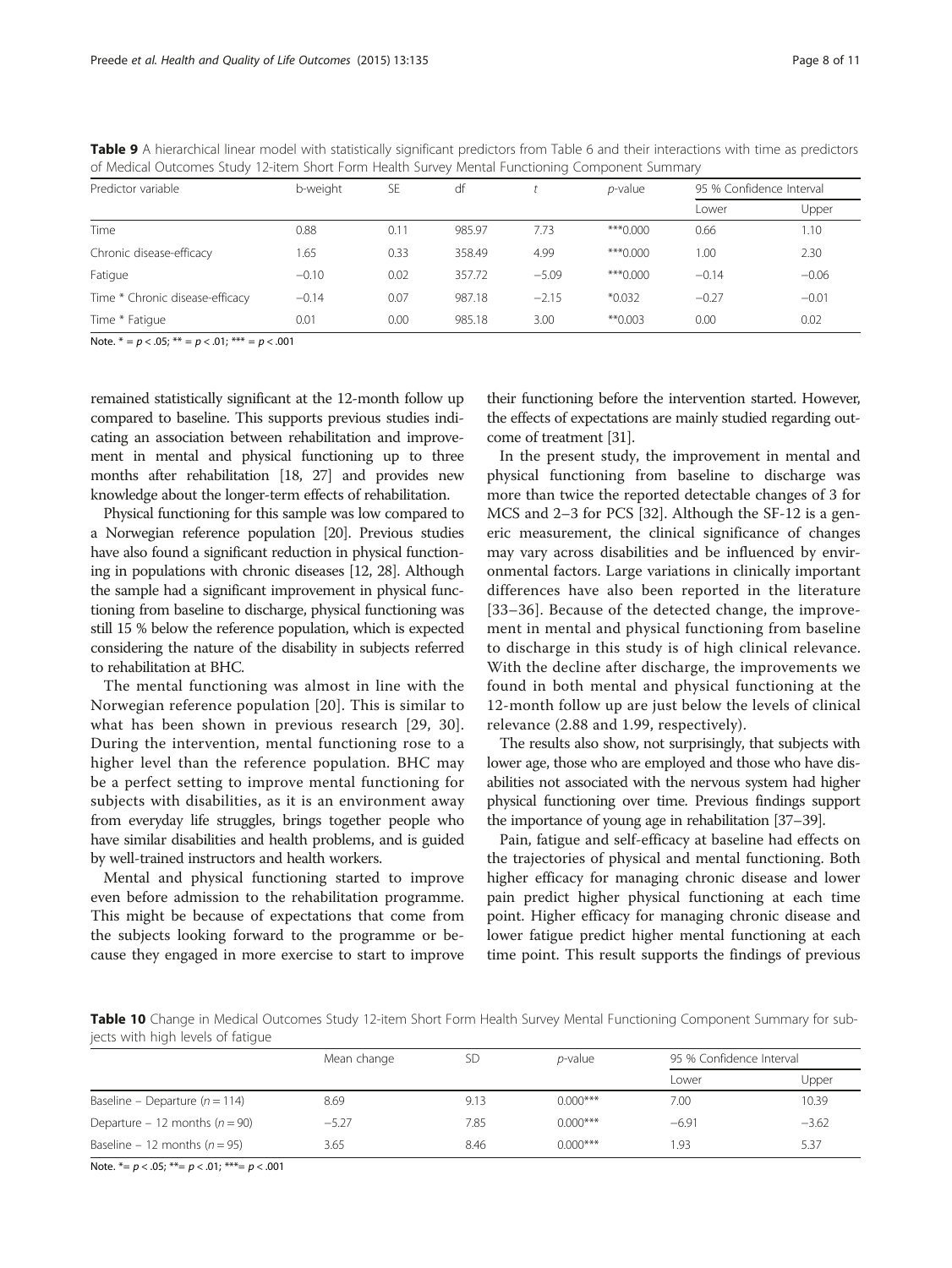|                                    | Mean change | SD   | <i>p</i> -value | 95 % Confidence Interval |         |
|------------------------------------|-------------|------|-----------------|--------------------------|---------|
|                                    |             |      |                 | Lower                    | Upper   |
| Baseline – Departure ( $n = 90$ )  | 4.35        | 9.87 | $0.000$ ***     | 2.27                     | 6.40    |
| Departure - 12 months ( $n = 87$ ) | $-3.37$     | 8.35 | $0.000$ ***     | $-5.15$                  | $-1.59$ |
| Baseline – 12 months ( $n = 90$ )  | .29         | 9.71 | 0.212           | $-0.75$                  | 3.32    |

<span id="page-8-0"></span>Table 11 Change in Medical Outcomes Study 12-item Short Form Health Survey Mental Functioning Component Summary for subjects with low levels of fatigue

Note.  $*_= p < .05$ ;  $**= p < .01$ ;  $**= p < .001$ 

studies that investigated the association between selfefficacy and functioning [[29, 40](#page-10-0), [41\]](#page-10-0) and the association between fatigue and functioning [[27, 38](#page-10-0)].

Subjects with high levels of fatigue at baseline improved their mental functioning, while subjects with low levels did not have any improvement at the 12-month follow up. The biggest improvements happened during the intervention period, where both groups improved. The high-fatigue group degraded more than the low-fatigue group after discharge, but they still showed a significant improvement at the 12-month follow up. It is interesting that the intervention specifically improved the long-term mental functioning of the subjects with high fatigue because it is well known that fatigue impacts a person's functioning [[42](#page-10-0)–[44](#page-10-0)]. This means that even though the high-fatigue group still had a lower level mental function than the low-fatigue group, the intervention tended to improve it long term.

It is interesting that subjects with lower efficacy for managing chronic disease at baseline had greater improvement in both mental and physical functioning over time than subjects with higher efficacy. This group started their rehabilitation with many insecurities about managing their disease, which might have held them back with regard to improvement. After some time in the BHC environment, it appeared as though they became more secure and observed that others could manage the same disease. This improvement in security might last and help them to maintain their physical and mental functioning after returning to their home environment. It is also important to note that the low-efficacy group maintained their physical functioning without degrading too much after returning to their home environment. This study did not investigate reasons

for the maintenance of functioning after discharge, but it is likely that the intervention is a factor. Subjects with high efficacy for managing chronic disease showed no improvement at the 12-month follow up, even though they did improve their mental and physical functioning during the intervention. The fact that subjects with low chronic disease-efficacy at baseline had a greater improvement in functioning was also stated in a previous study on individuals with neuromuscular diseases and multiple sclerosis [\[45\]](#page-10-0), although that study measured outcome over a shorter time period. These effects could also be the result of statistical regression to the mean over time, whereby participants with a low efficacy at baseline could also be those with the lowest levels of physical and mental functioning and therefore be the groups who have the most room for improvement in functioning during rehabilitation.

#### Strengths and limitations

A strength of this study is the use of multi-level modelling, which handles time with unequal spacing and is flexible in handling missing data [[19\]](#page-10-0). This makes it possible to include subjects who did not complete the questionnaire at one or more of the six time points and thereby increases statistical power and improves precision.

Very few studies have evaluated the effects of an adapted physical activity-based intervention. To our knowledge Sprott et al. is one of very few studies that has focused on adapted physical activity for pain patients [[46\]](#page-10-0). Additionally, a study focusing on the effects of equine-assisted activities and therapies for children with cerebral palsy exists [\[47](#page-10-0)]. This study contributes important knowledge about the effects of an adapted physical activity-based intervention in a generalized group of subjects with chronic disabilities.

Table 12 Change in Medical Outcomes Study 12-item Short Form Health Survey Mental Functioning Component Summary for subjects with low chronic disease-efficacy

|                                    | Mean change | SD    | $p$ -value | 95 % Confidence Interval |         |
|------------------------------------|-------------|-------|------------|--------------------------|---------|
|                                    |             |       |            | Lower                    | Upper   |
| Baseline – Departure ( $n = 102$ ) | 7.79        | 10.69 | $0.000***$ | 5.69                     | 9.89    |
| Departure – 12 months ( $n = 86$ ) | $-4.45$     | 8.31  | $0.000***$ | $-6.23$                  | $-2.66$ |
| Baseline – 12 months ( $n = 91$ )  | 3.65        | 9.86  | $0.001**$  | . 60                     | 5.70    |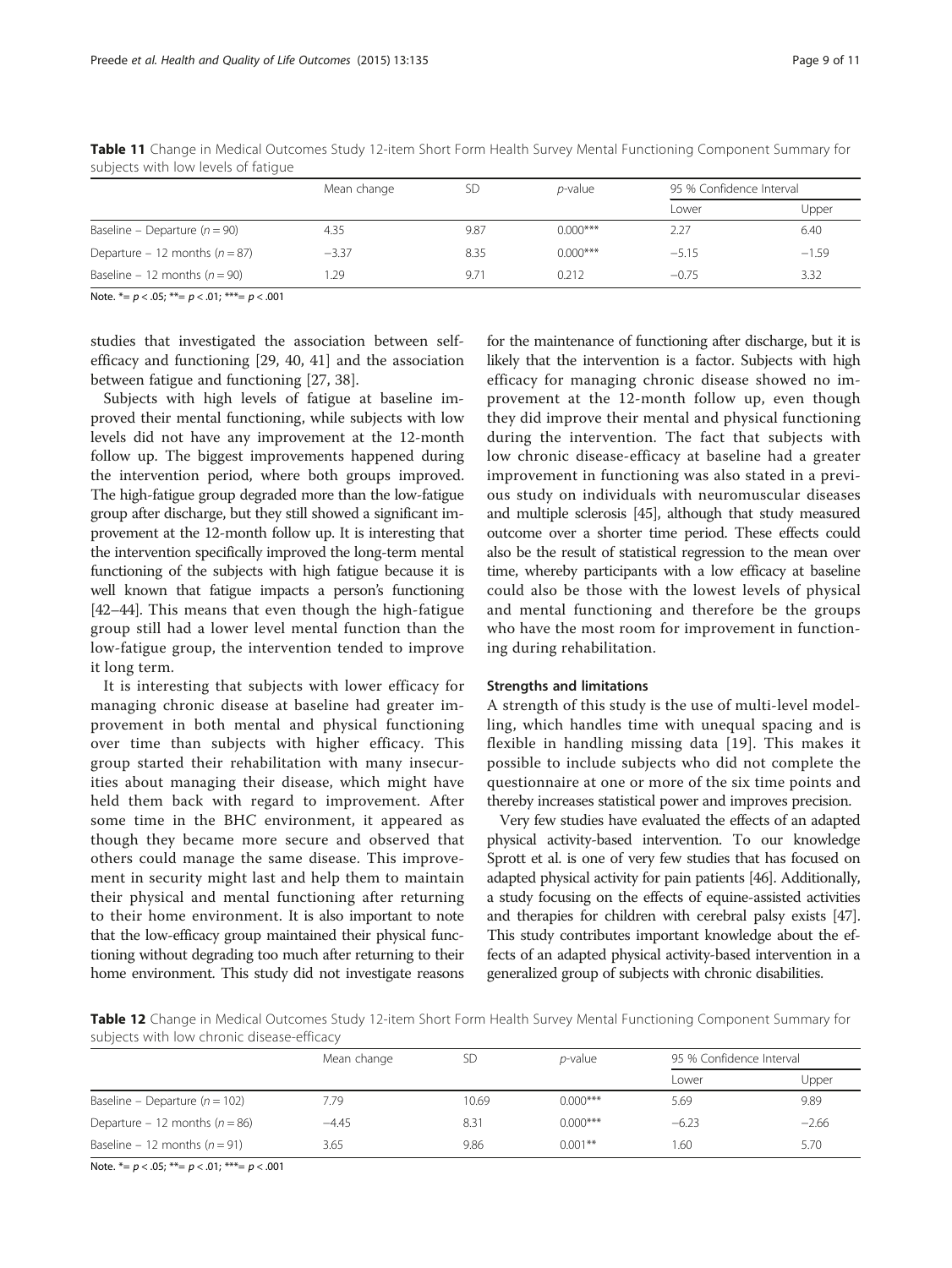|                                    | Mean change | SD   | <i>p</i> -value | 95 % Confidence Interval |         |
|------------------------------------|-------------|------|-----------------|--------------------------|---------|
|                                    |             |      |                 | Lower                    | Upper   |
| Baseline – Departure ( $n = 102$ ) | 5.76        | 8.49 | $0.000$ ***     | 4.09                     | 7.42    |
| Departure – 12 months ( $n = 91$ ) | $-4.23$     | 7.99 | $0.000$ ***     | $-5.90$                  | $-2.57$ |
| Baseline – 12 months ( $n = 94$ )  | .39         | 8.30 | 0.108           | $-0.31$                  | 3.09    |

<span id="page-9-0"></span>Table 13 Change in Medical Outcomes Study 12-item Short Form Health Survey Mental Functioning Component Summary for subjects with high chronic-disease efficacy

Note.  $* = p < .05$ ;  $** = p < .01$ ;  $*** = p < .001$ 

The data collection at admission and discharge occurred at the rehabilitation facility, while data from all other time points were collected in the subjects' home environment. This might have contributed to bias due to environmental influence. The benefit of subjects completing measures at the facility, and thereby making it a part of the rehabilitation stay, could have decreased the drop-out rate at these time points.

We cannot exclude the possibility of an improvement in physical and mental functioning over time without a rehabilitation stay. However, taking into account that problems the study population face have had a long duration and that there was no improvement during the 8 weeks prior to admission, this improvement seems unlikely. To further investigate the change of improvement, a control group is needed. Because the programme must be provided for those who are in need, it would be ethically challenging to follow a similar group for 12 months without giving them the same intervention during that period.

The subjects who attend rehabilitation at BHC might not fully reflect the Norwegian population with chronic disabilities. It is, of course, a voluntary decision to participate in a rehabilitation stay, and the subjects who chose it might be more motivated to improve their functional skills and physical capacity, as well as to meet new people in such an environment. They also have to be able to leave their everyday environment, family and work situation for a period of 4 weeks to attend rehabilitation.

We have used the word functioning to describe The Medical Outcome Studies Short-Form mental and physical component scores (MCS and PCS). Earlier research has used terms such as mental and physical health, mental and physical functioning and health-related quality of life [[18](#page-10-0), [48, 49](#page-10-0)]. The ability of this type of instrument to reflect relevant changes in chronic disabilities has been debated [[50\]](#page-10-0), and it has also been debated whether quality of life is a good term regarding the content of these measurements [[51\]](#page-10-0). The present study supports the feasibility of the SF-12 instrument, at least when viewed as a measure of functioning.

This study shows how the trajectories of physical and mental functioning in individuals with disabilities vary over the course of rehabilitation. An adapted physical activitybased intervention is associated with improvements in both physical and mental functioning, and this improvement is statistically significant 12 months after the intervention. An important goal of the rehabilitation programme is sustained long-term improvement. The clinical implication of these results could be that rehabilitation programmes similar to the one at BHC can assess participant self-efficacy and help individuals with disabilities explore the ways in which their self-efficacy influences their engagement in rehabilitation and possibly the resulting gains.

Future research should focus on causes of the decrease in mental and physical functioning after discharge and on trajectories with a longer follow-up period to look for further changes in outcomes. Such knowledge could contribute to improvements in the long-term rehabilitation care for individuals with disabilities.

#### Competing interests

The authors declare that they have no competing interests.

#### Authors' contributions

LP planned the approach to the present paper, performed the statistical analysis and drafted the manuscript. MS participated in the design, data collection and coordination of the study and helped with the statistical analysis. PP helped with the statistical analysis and drafting of the manuscript. AN, HD and EBH participated in the design and coordination of the study. CR participated in the design of the study, helped with the statistical analyses and helped to draft the manuscript. All authors read and approved the final manuscript.

#### Acknowledgements

We would like to thank Oddlaug Hovi Gullaksen and Bjørg Anita Gustavsen Riste for valuable support and help with data-collection and administration of the study. The study was supported by The Sophies Minde Foundation.

#### Author details

<sup>1</sup>Department of Physical Medicine and Rehabilitation, Faculty of Medicine, University of Oslo, Oslo, Norway. <sup>2</sup>Beitostølen Healthsports Centre, Beitostølen, Norway. <sup>3</sup>Virginia Commonwealth University, Richmond, VA, USA.<br><sup>4</sup>Denartment of Physical Medicine and Rehabilitation. I Illeval University Department of Physical Medicine and Rehabilitation, Ulleval University Hospital, Oslo, Norway.

#### Received: 26 January 2015 Accepted: 18 August 2015 Published online: 28 August 2015

#### References

- 1. Leonardi M, Bickenbach J, Ustun TB, Kostanjsek N, Chatterji S, MHADIE Consortium. The definition of disability: what is in a name? Lancet. 2006;368(9543):1219–21.
- 2. Bauer UE, Briss PA, Goodman RA, Bowman BA. Prevention of chronic disease in the 21st century: elimination of the leading preventable causes of premature death and disability in the USA. Lancet. 2014;384(9937):45–52.
- 3. Ad Hoc Committee on a Comprehensive and Integral International Convention on the Protection and Promotion of the Rights and Dignity of